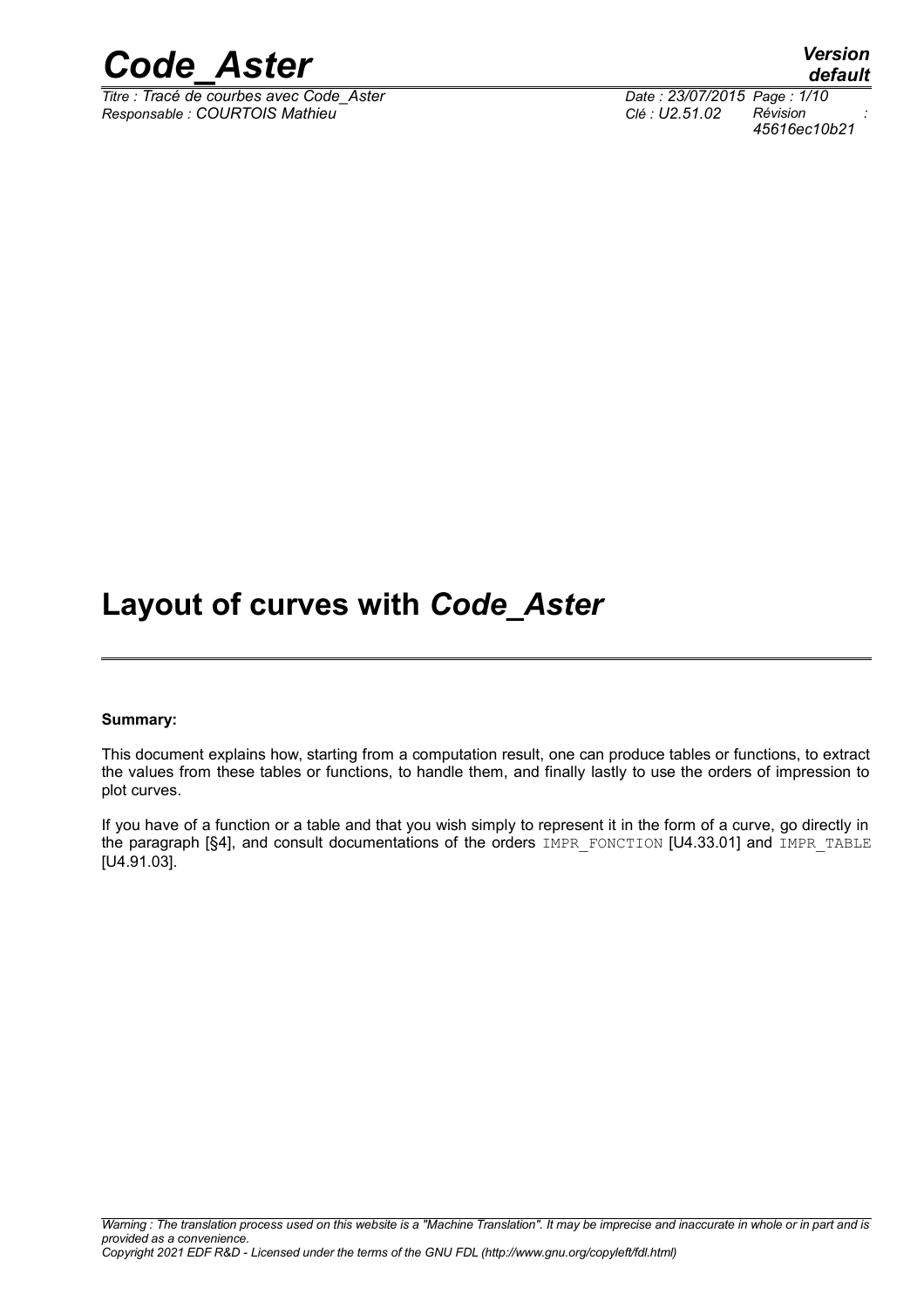

 $\overline{T}$ *Titre : Tracé de courbes avec Code Aster Responsable : COURTOIS Mathieu Clé : U2.51.02 Révision :*

#### **Notice preliminary**

*Postprocessing must be carried out in CONTINUATION and not following calculation. Several reasons with that:*

- *1) in case of error, one does not lose the hours of calculation which made it possible to reach it result,*
- 2) *one can carry out many postprocessings directly while launching Stanley on the result basis of calculation (see astk [U1.04.00] or STANLEY [U4.81.31]),*
- 3) *to simplify postprocessing, one can use the opportunities given by Python which require to be in PAR\_LOT=' NON' in CONTINUATION what prevents the use of eficas for this kind of postprocessing, whereas it is simpler to use eficas to build the principal data file.*

## **1 To extract the data using the orders Aster**

It is supposed that the user has a computation result got to leave, for example, order CALC\_MODES for a calculation of clean modes, STAT\_NON\_LINE for a nonlinear static calculation, or DYNA\_NON\_LINE for a nonlinear dynamic calculation…

One has in all the cases a concept result which will be for example of type mode meca, mode flamb, dyna trans, tran gene, evol elas, evol noli, evol ther, etc according to the order used and which contains fields of values that one wishes to represent in the form of curves.

#### **1.1 To produce a function or a table**

#### **Recall**

*A function is made up of two lists of values, X-coordinates and ordered; the Xcoordinates are necessarily monotonous.*

*A table is not necessarily a standard agglomerate of values in the same way which one reaches via a parameter, "name of column". In the use of the tables which interests us here, one will generally produce columns of real numbers; their variation is unspecified.*

*For more details on than is a table, one will be able to consult the documentation of IMPR\_TABLE [U4.91.03].*

The values can be extracted by using the following orders:

- RECU FONCTION [U4.32.03]: product a function starting from a result, of a field, a table… Example: temporal evolution of a component of a field in a particular point.
- POST\_RELEVE\_T [U4.81.21]: product a table starting from a result or of a field. One can extract a quantity associated with the components from a field (a component, an invariant...) in certain particular points or along a way not necessarily rectilinear.
- MACR\_LIGN\_COUPE [U4.81.13]: product a table starting from a result or of a field along a line of cut (straight line made up of regular segments).
- RECU\_TABLE [U4.71.02]: product a table starting from the values of one or more parameters of a result. For example: evolution of the parameter of piloting during a calculation. One can also extract a table from some structures of particular data.
- CREA CHAMP [U4.72.04] : allows to extract a field from a structure of data result. This can be useful when an order cannot treat certain results. One can for example then recover a function via RECU\_FONCTION/CHAM\_GD.

#### **1.2 To treat storage blocks**

A storage block is simply a table of values to NR lines, P columns.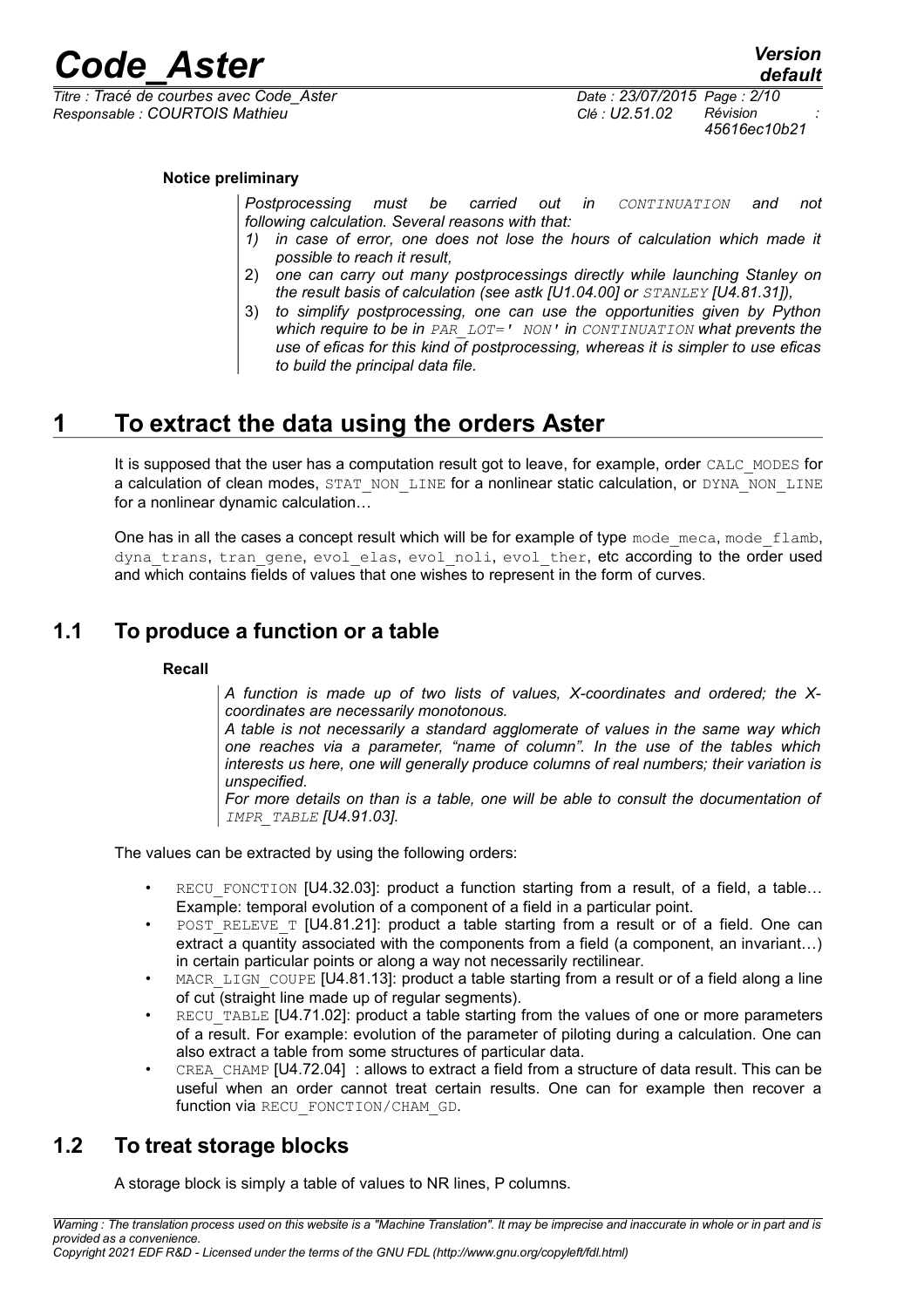*Titre : Tracé de courbes avec Code\_Aster Date : 23/07/2015 Page : 3/10 Responsable : COURTOIS Mathieu Clé : U2.51.02 Révision :*

*45616ec10b21*

*default*

In certain cases, one lays out of one or more files made up each one of one or more storage blocks, separated by lines from text. To build functions starting from such files, one can use LIRE\_FONCTION [U4.32.02].

For example, one carries out a parametric study, each calculation produces a table which comes to enrich a file by result; the file can also be built by a single calculation or manually, it does not matter. Such a file could resemble that:

```
WITH PARA=1.23
INST COOR X DY
  1.00000E+00 1.00000E+01 -3.02717E-2
  1.20000E+00 1.00000E+01 -8.14498E-2
  1.40000E+00 1.00000E+01 -7.97278E-2
  1.60000E+00 1.00000E+01 -3.86827E-2
 1.80000E+00 1.00000E+01 -8.48309E-2
 2.00000E+00 1.00000E+01 -9.37561E-2
 2.20000E+00 1.00000E+01 7.18293E-2
  2.40000E+00 1.00000E+01 6.05322E-2
WITH PARA=1.98
INST COOR X COOR Y DX DY
  1.00000E+00 1.00000E+01 0.00000E+00 -3.02717E-2 2.07127E-01
  1.10000E+00 1.00000E+01 0.00000E+00 -8.14498E-2 4.14928E-01
  1.20000E+00 1.00000E+01 0.00000E+00 -7.97278E-2 7.92728E-01
  1.80000E+00 1.00000E+01 0.00000E+00 -7.86827E-2 6.88227E-01
 2.45000E+00 1.00000E+01 0.00000E+00 8.48309E-2 3.43029E-01
```
There are several blocks which inevitably do not have the same number of columns.

Let us suppose that one wants to compare displacement  $DY$  obtained with the two values of PARA, one will use for example:

```
fDY1=LIRE_FONCTION (
   TYPE=' FONCTION',
   INDIC PARA= (1.1,), # the X-coordinates are taken in block 1, column 1
   INDIC RESU= (1.3,), # the ordinates are taken in block 1, column 3
    UNITE=38,
    NOM_PARA=' INST',
  NOMRESU=' DY',)
fDY2=LIRE_FONCTION (
    TYPE=' FONCTION',
   INDIC PARA= (2.1,), # the X-coordinates are taken in block 2, column 1
   INDIC RESU= (2.5,), # the X-coordinates are taken in block 2, column 5
   UNITE=38,
    NOM_PARA=' INST',
   NOM RESU=' DY',)
# traced classical of two functions with IMPR_FONCTION :
IMPR_FONCTION (FORMAT=' XMGRACE',
                UNITE=29,
               COURBE= (F (FONCTION=fDY1,
                          LEGENDE=' PARA=1.23',),
                         _F (FONCTION=fDY2,
                         LEGENDE=' PARA=1.98',),),
               TITRE=' DY=f(T) ',)
```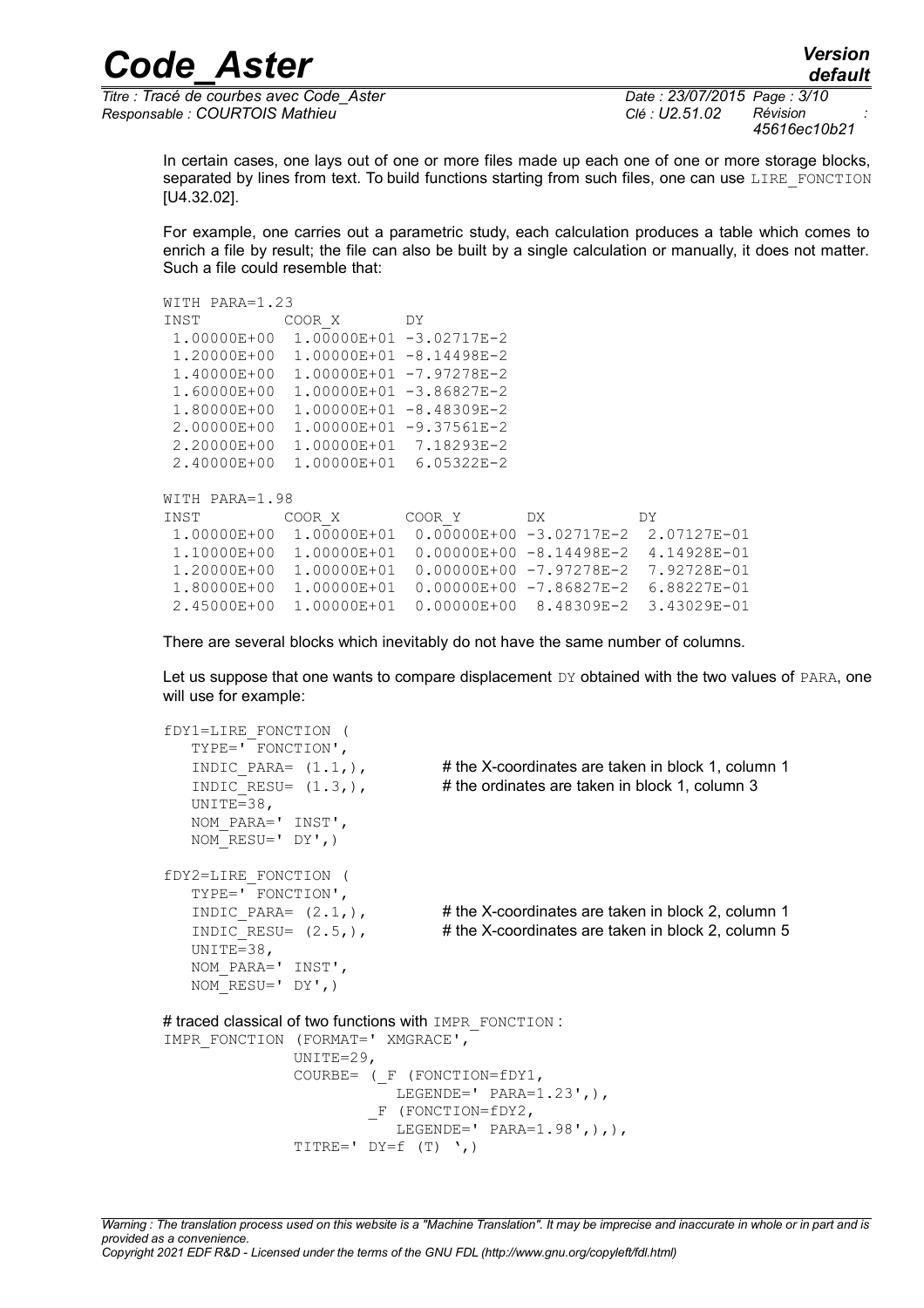*Titre : Tracé de courbes avec Code\_Aster Date : 23/07/2015 Page : 4/10 Responsable : COURTOIS Mathieu Clé : U2.51.02 Révision :*

*45616ec10b21*

## **2 To transform the values of a table or a function into object Python**

#### **Notice**

*The treatments in Python which are used from now force to be in PAR\_LOT=' NON' in CONTINUATION (or BEGINNING ).*

The object is here to recover the values of a table or a function in a Python object to handle them then. Let us note that it is sometimes practical to produce a function starting from the data of a table, by filtering possibly certain lines of the table; it is a use of RECU\_FONCTION [U4.32.03], that we will not approach here.

On the objects of type function, one has the methods:

1) Values to recover the X-coordinates and the ordinates in 2 lists Python of realities.

```
With the data of the preceding paragraph:
      \gg 1x, ly = fDY2.Valeurs ()
```
One obtains:

```
>>> print lx
[1.0, 1.1,1.2,1.8,2.45]
>>> print ly
[0.207127, 0.414928,0.792728,0.688227,0.343029]
```
1) Absc and Ordo allow to recover the X-coordinates and the ordinates separately.

```
\Rightarrow \geq \frac{1}{x} = fDY2.Absc ()
>>> lx = fDY2.Ordo ()
```
One can reach the contents of a cell of a table with [*nom\_parameter*, *numéro\_ligne*]:

```
>>> print ['DY', 2]
-8.14498E-2
```
One can also transform the object (JEVEUX) table in an authority of the class Python Counts. >>> tabpy = tab. EXTR TABLE ()

The document [U1.03.02] details the methods Python available on the objects of the type Counts. For the extraction of the values, one has in particular a method been worth () who turns over a dictionary whose keys are the names of parameters (ex  $YDY'$ ) and values lists of the values of the table.

#### **Caution**

The lists Python are indexed of 0 with *n*−1 (for *n* elements), the equivalent of ['DY', 2] is thus tabpy ['DY'] [1] !

For the layout of curves starting from lists of real Python, to see [§[4\]](#page-5-0).

## **3 To handle the values in Python**

One gives here some examples of handling of the values obtained previously in the form of lists or of Numeric tables.

Numeric is a module optional Python (i.e. not included with the distribution of Python provided on www.python.org) but essential to use *Code Aster*, one can thus make Numeric importation on all installations of *Code\_Aster*.

*Warning : The translation process used on this website is a "Machine Translation". It may be imprecise and inaccurate in whole or in part and is provided as a convenience. Copyright 2021 EDF R&D - Licensed under the terms of the GNU FDL (http://www.gnu.org/copyleft/fdl.html)*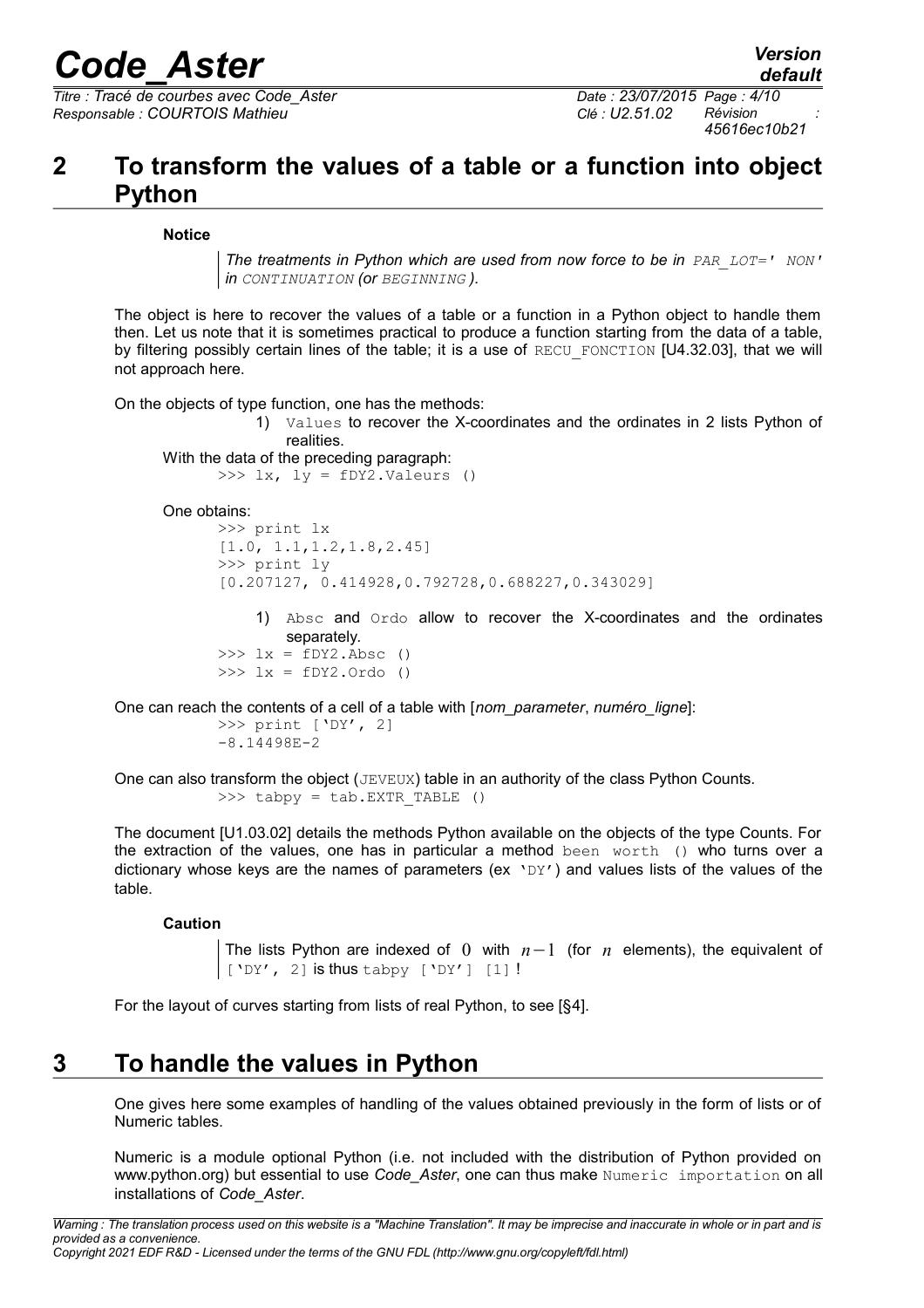*Titre : Tracé de courbes avec Code\_Aster Date : 23/07/2015 Page : 5/10 Responsable : COURTOIS Mathieu Clé : U2.51.02 Révision :*

*45616ec10b21*

#### **3.1 With lists Python**

The lists Python are easily easy to handle by using the loops. Let us take the example of the note [U2.51.01] for  $-10 \le x \le 10$ . in 100 not:

 $y=-1.5$  if  $\sin(x) < 0$  $y=-5$ . if not

One thus seeks to build two lists of realities, *lx* and *ly* .

As always in Python, it is possible several to make, more or less simply, more or less elegantly!

```
x0 = -10.
pas=20. /100
lx= [] or lx= [x0+i*pas for I in arranges
                                       (101)]
for I in arranges (101):
    lx.append (x0+i*pas)
def F (X):
   yew sin (X) < 0.:
      return -1.5
    else:
       return -5.
l<sub>y</sub>=map (F, l<sub>x</sub>) who applies the function f with all the elements of lx
```
One can plot this curve by using the keywords X-COORDINATE and ORDINATE of IMPR\_FONCTION (cf [[§4\]](#page-5-0)).

#### **3.2 With Numeric tables**

The handling of the data in the form of Numeric tables is simplified by the use of very powerful operations (called *ufunc*) on the whole table (in the following example one uses sin ()). Numeric also manages the tables with several dimensions.

By taking again the preceding example:

```
from Numeric importation *
lx = arrayrange (-10. , 10.+0.2, 0.2, Float)ly = array (map (F, lx))
```
or without using  $F$  :

```
ly = -1.5*less (sin (lx), 0.) + (-5.) * (1-them (sin (lx), 0.))
```
Let us note that  $map$  () turn over a list and not a Numeric table. The second expression is between 10 and 20 times faster on *very* large tables (  $10^5 - 10^6$  terms), which is however rather seldom the case of the functions or tables resulting from*Aster*.

One can plot this curve by using the keywords  $X-COORDINATE$  and ORDINATE of IMPR FONCTION by taking care to convert Numeric tables into list, for example (cf [[§4\]](#page-5-0)):  $X-COORDINATE = l x.tolist ()$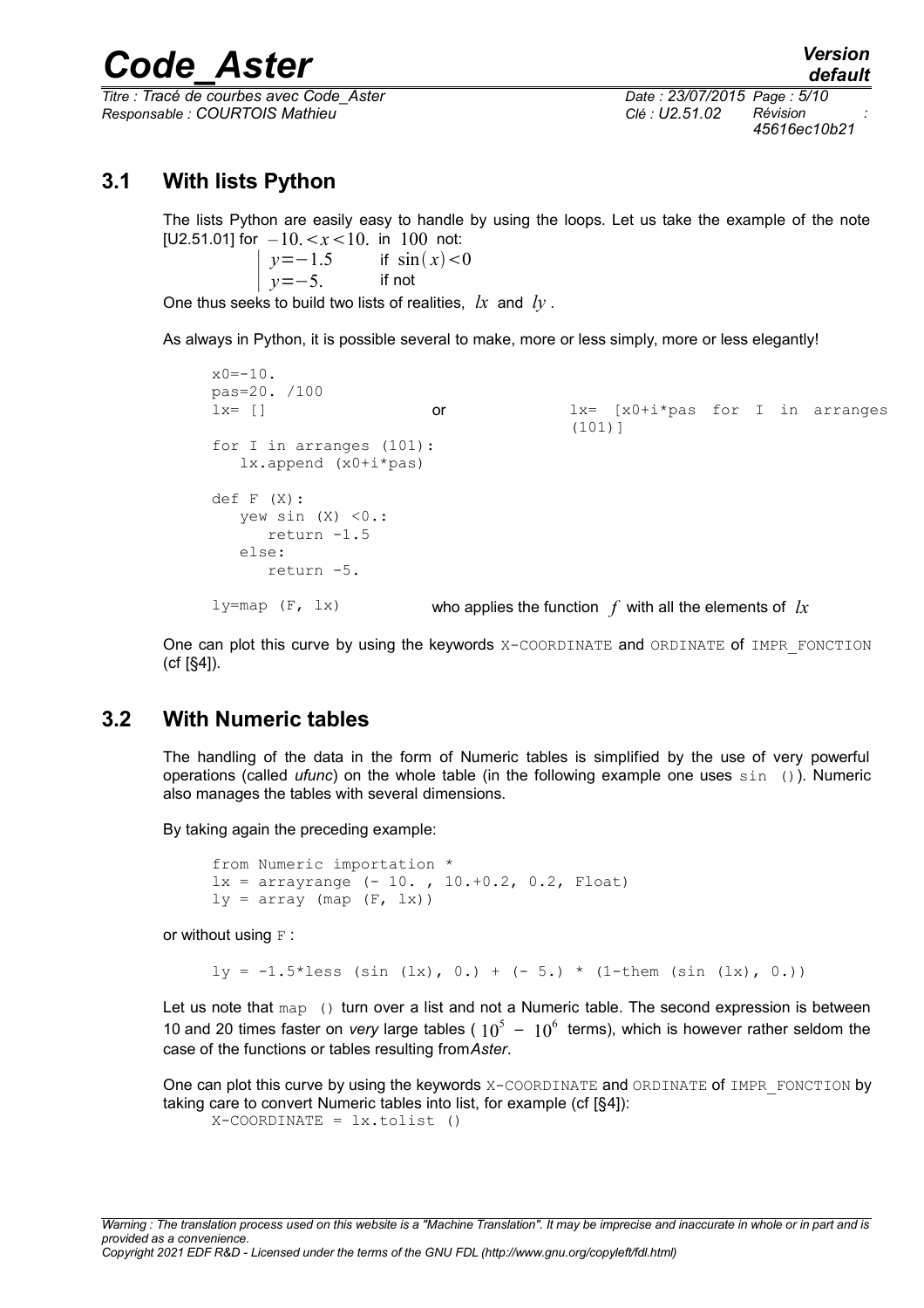*Titre : Tracé de courbes avec Code\_Aster Date : 23/07/2015 Page : 6/10 Responsable : COURTOIS Mathieu Clé : U2.51.02 Révision :*

*45616ec10b21*

### <span id="page-5-0"></span>**4 Examples of use of IMPR\_FONCTION/IMPR\_TABLE**

#### **4.1 Function rebuilt starting from two lists Python**

Example where one readjusts the results got to be able to compare them with a reference solution (Xcoordinates are reversed, it is necessary to compare the absolute value, [SSLS501a]), one uses the methods allowing to extract the X-coordinates and the ordinates from a function:

```
IMPR_FONCTION (FORMAT=' XMGRACE',
               UNITE=53,
              COURBE= F (ABSCISSE= [57766.1-x for X in MTAST.Absc ()],
                                ORDONNEE= [ABS (there) for there in
MTAST.Ordo ()],),
               TITRE=' Curves recalée',
               LEGENDE_X=' P2',
              LEGENDE Y=' MT', )
```
#### **4.2 Layout of a result according to another**

This example is extracted partly from the CAS-test [FORMA03a], it acts of a plate perforated in traction.

After a calculation carried out with STAT NON LINE, one wishes to trace the effort resulting from traction according to the average vertical displacement of the upper part of the test-tube.

```
Details of postprocessing:
```

```
CONTINUATION ()
SOLNL2=CALC_CHAMP ( Calculation of the nodal forces
   reuse = SOLNL2, RESULT = SOLNL2,
  OPTION = 'FORC NODA', )M=DEFI GROUP ( Definition of the group of nodes of
    reuse=M, examination, the higher line of the plate
    MAILLAGE=M,
   CREA GROUP NO= F (GROUP MA = 'LFG',
                  NAME = 'LINE', ),
)
tab=POST_RELEVE_T (
   ACTION= (
      F (ENTITLES = 'Umoyen', Statement of average displacement to all them
         RESULT = SOLNL2, moments of calculation
        NOM CHAM = 'DEFL',NOM CMP = VDY',
        TOUT ORDRE = 'YES',
        GROUP NO = 'LINE',
         OPERATION = 'AVERAGE',
      ),
      F (ENTITLES = 'Fresultante', Statement of the resulting effort
        RESULT = SOLNL2,NOM_CHAM = 'FORCNODA',
        TOUT ORDRE = 'YES',
        GROUP NO = 'LINE',
        RESULTANT = 'DY',
        OPERATION = 'EXTRACTION',),),
```
*Warning : The translation process used on this website is a "Machine Translation". It may be imprecise and inaccurate in whole or in part and is provided as a convenience.*

*Copyright 2021 EDF R&D - Licensed under the terms of the GNU FDL (http://www.gnu.org/copyleft/fdl.html)*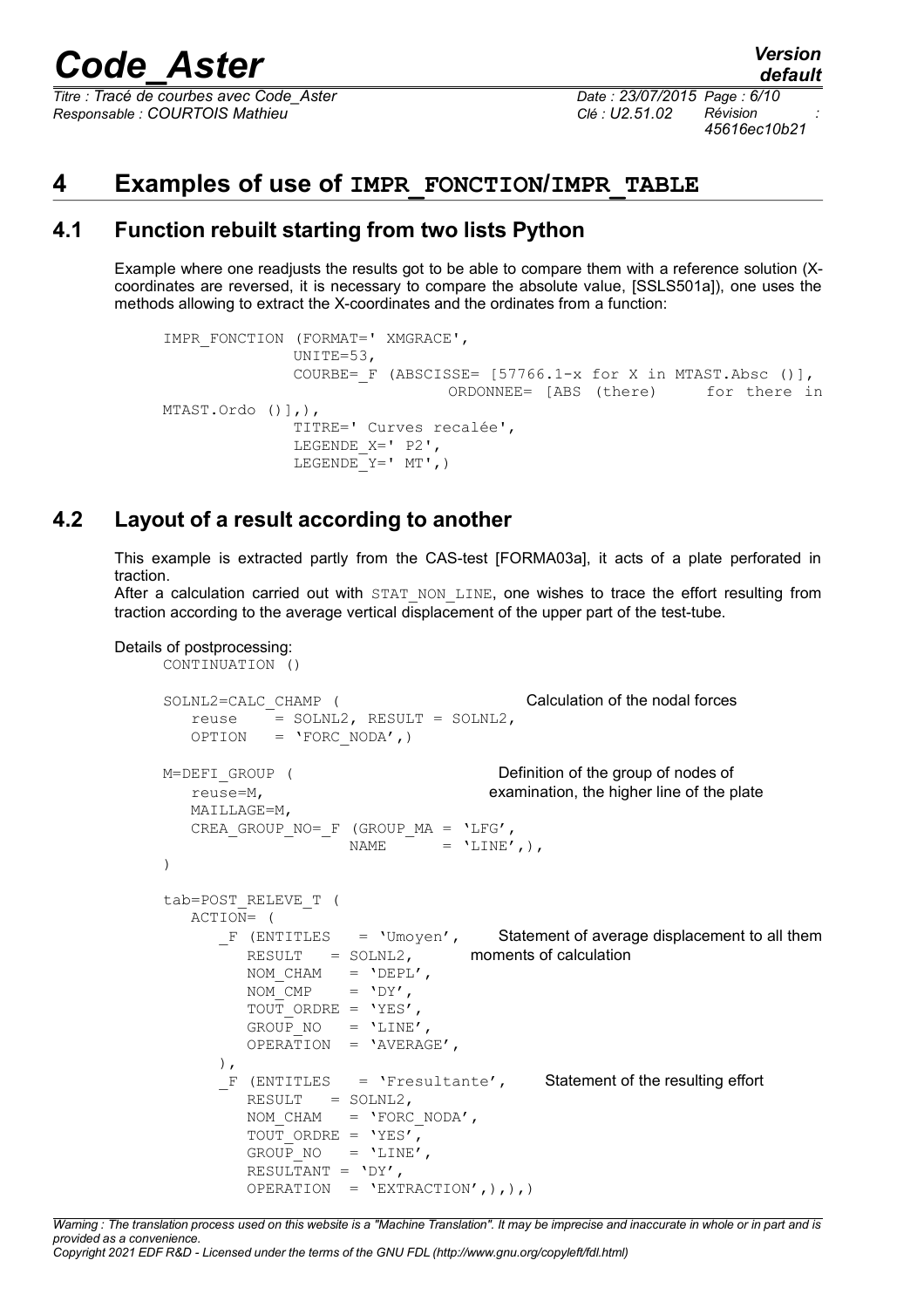*Titre : Tracé de courbes avec Code\_Aster Date : 23/07/2015 Page : 7/10 Responsable : COURTOIS Mathieu Clé : U2.51.02 Révision :*

*default 45616ec10b21*

#### IMPR TABLE (TABLE=tab, ) Just to locate the name of the parameters

Contents (partial, limited to the first 3 moments) of the table:

| ENTITLE<br>Umoyen<br>Umoyen<br>Umoyen<br>Umoyen<br>Umoyen<br>Umoyen<br>Umoyen<br>Umoyen<br>Umoyen<br>Umoyen<br>Umoyen<br>Umoyen<br>Umoyen<br>Umoyen<br>Umoyen<br>Umoyen<br>Umoyen<br>Umoyen<br>$[\ldots]$<br>Fresultante<br>Fresultante<br>Fresultante<br>$[\ldots]$                | NODE<br>$\sigma_{\rm{max}}$<br>$\alpha=1$<br>$\sim 10^{-1}$<br>$\sim$ | RESU<br>- SOLNL2 DEPL<br>SOLNL2 DEPL<br>- SOLNIL2 DEFL<br>- SOLNIL2 DEFL<br>- SOLNIL2 DEFL<br>- SOLNIL2 DEFL<br>- SOLNIL2 DEFL<br>- SOLNIL2 DEFL<br>- SOLNIL2 DEFL<br>- SOLNIL2 DEFL<br>- SOLNIL2 DEFL<br>- SOLNIL2 DEFL<br>- SOLNIL2 DEFL<br>- SOLNIL2 DEFL<br>- SOLNIL2 DEFL<br>- SOLNIL2 DEFL<br>- SOLNIL2 DE<br>SOLNL2 FORC_NODA<br>SOLNL2 FORC_NODA | NOM CHAM<br>SOLNL2 FORC NODA | NUME_ORDRE INST                                                                                                   |  | DY |  | SIYY<br>1 1.00000E+00 2.38745E-02 -<br>1 1.00000E+00 -3.70291E-04 -<br>1 1.00000E+00 2.36709E-02 -<br>1 1.00000E+00 2.40291E-02 -<br>1 1.00000E+00 2.40597E-02 -<br>1 1.00000E+00 2.36894E-02 -<br>2 1.20000E+00 2.86494E-02 -<br>2 1.20000E+00 -4.44349E-04 -<br>2 1.20000E+00 2.84050E-02 -<br>2 1.20000E+00 2.88350E-02 -<br>2 1.20000E+00 2.88716E-02 -<br>2 1.20000E+00 2.84273E-02 -<br>3 1.40000E+00 3.34244E-02 -<br>3 1.40000E+00 -5.18504E-04 -<br>3 1.40000E+00 3.31393E-02 -<br>3 1.40000E+00 3.36410E-02 -<br>3 1.40000E+00 3.36837E-02 -<br>3 1.40000E+00 3.31652E-02 -<br>1 1.00000E+00 2.50000E+03 -<br>2 1.20000E+00 3.00000E+03 -<br>3 1.40000E+00 3.50000E+03 - |  | QUANTITY<br>MOMENT 0<br>MOMENT 1<br>MINIMUM<br>MAXIMUM<br>MOYE INT<br>MOYE EXT<br>MOMENT 0<br>MOMENT_1<br>MINIMUM<br>MAXIMUM<br>MOYE INT<br>MOYE EXT<br>MOMENT 0<br>MOMENT 1<br>MINIMUM<br>MAXIMUM<br>MOYE INT<br>MOYE EXT<br>۰ |  |
|-------------------------------------------------------------------------------------------------------------------------------------------------------------------------------------------------------------------------------------------------------------------------------------|-----------------------------------------------------------------------|----------------------------------------------------------------------------------------------------------------------------------------------------------------------------------------------------------------------------------------------------------------------------------------------------------------------------------------------------------|------------------------------|-------------------------------------------------------------------------------------------------------------------|--|----|--|------------------------------------------------------------------------------------------------------------------------------------------------------------------------------------------------------------------------------------------------------------------------------------------------------------------------------------------------------------------------------------------------------------------------------------------------------------------------------------------------------------------------------------------------------------------------------------------------------------------------------------------------------------------------------------|--|---------------------------------------------------------------------------------------------------------------------------------------------------------------------------------------------------------------------------------|--|
| Filtering of the table to extract some $Dy = f(t)$<br>Dy=RECU FONCTION (<br>TABLE $=$ ,<br>PARA $X = 'INST'$ ,<br>PARA Y = $'DY',$<br>$FILTER = ($<br>$F$ (NOM PARA = 'ENTITLES',<br>VALE $K = 'Umoyen', )$ ,<br>F (NOM PARA = $\text{VQUANTITY}$ ,<br>VALE K = 'MOMENT_0', ), ), ) |                                                                       |                                                                                                                                                                                                                                                                                                                                                          |                              |                                                                                                                   |  |    |  |                                                                                                                                                                                                                                                                                                                                                                                                                                                                                                                                                                                                                                                                                    |  |                                                                                                                                                                                                                                 |  |
|                                                                                                                                                                                                                                                                                     | TABLE $=$ ,<br>$FILTER = ($                                           | Fy=RECU FONCTION (<br>PARA $X = 'INST',$<br>PARA Y = $'DY'$ ,                                                                                                                                                                                                                                                                                            |                              | $F$ (NOM PARA = 'ENTITLES',<br>VALE $K = 'Fresultante', ), ),$                                                    |  |    |  |                                                                                                                                                                                                                                                                                                                                                                                                                                                                                                                                                                                                                                                                                    |  | Filtering of the table to extract some $Fy = f(t)$                                                                                                                                                                              |  |
|                                                                                                                                                                                                                                                                                     | UNIT $= 29$ ,<br>$CURVE = ($<br>TITLE                                 | IMPR FONCTION (<br>FORMAT = $'XMGRACE'$ ,<br>$F$ (FONC X = Dy,                                                                                                                                                                                                                                                                                           | FONC $Y = Fy$ , ), ),        | = 'Plate perforated in traction',<br>LEGENDE $X = 'average Displacement',$<br>LEGENDE $Y = 'resulting Effect', )$ |  |    |  |                                                                                                                                                                                                                                                                                                                                                                                                                                                                                                                                                                                                                                                                                    |  | Layout of the ordinates of $F_y$ according to $D_y$                                                                                                                                                                             |  |

What gives us the following curve: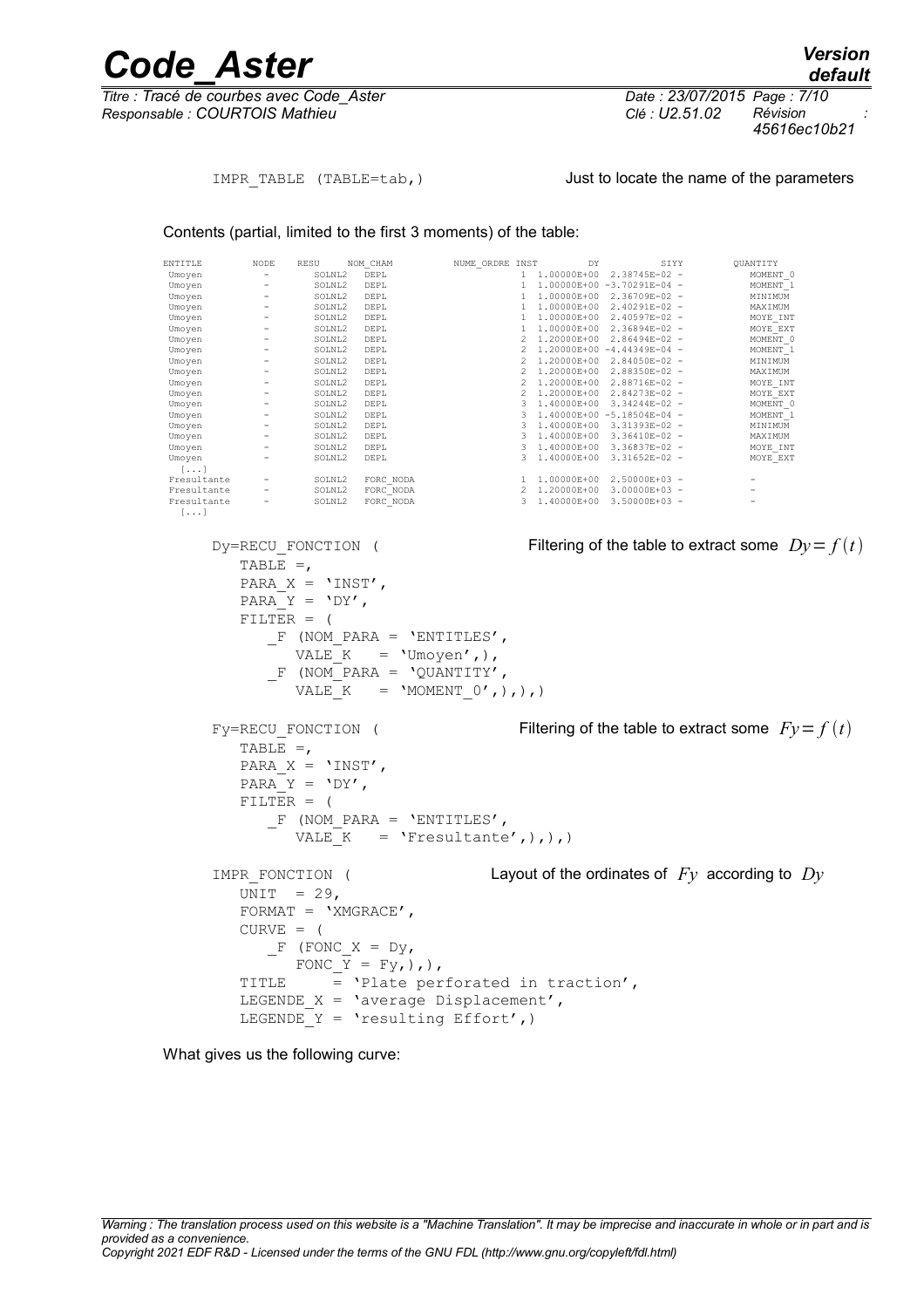# *Code\_Aster Version*<br>*Code\_Aster Version*<br>*Code de courbes avec Code Aster Date : 23/07/2015 Page : 8/10*

*Titre : Tracé de courbes avec Code\_Aster Date : 23/07/2015 Page : 8/10 Responsable : COURTOIS Mathieu Clé : U2.51.02 Révision :*

*default 45616ec10b21*

Plaque trouée en traction



### **4.3 Layout of a large number of curves**

In certain applications, one is brought to plot many curves. Let us suppose that one wishes to compare our results with 50 points of measurement obtained in addition. It would be then tiresome to define 50 files in astk and to use 50 different logical units in the command file! It is then enough to use the type "  $r = p$  as a result in astk (cf [U1.04.00]):

 $\Box$  | Local  $\Box$  | Aesultats/courbes  $\overline{\circ}$  of  $\Box$  and  $\Box$ repe

One proceeds then thus in the command file in PAR LOT=' NON' in CONTINUATION :

```
# definition of the 50 groups of nodes of examination
lgrno = ['point01', 'point02',…, 'point50']
# for each node of examination…
for not in lgrno:
   links = 29# files DEPL point0i.dat will be recopied in Curved results/
     DEFI_FICHIER (UNITE=unit, FICHIER= '. /REPE_OUT/DEPL '+point+'
.data') tab=POST_RELEVE_T (
      \overline{ACTION} = F (\overline{ENTITIES} = 'VonMises',RESULT = resM,
                  NOM CHAM = 'STEQELNO',
                  NOM<sup>-</sup>CMP = 'VMIS',
                  TOUT ORDRE = 'YES',
                  GROUP_NO = not,<br>OPERATION = 'EXT
                               = 'EXTRACTION',),)
```
*Warning : The translation process used on this website is a "Machine Translation". It may be imprecise and inaccurate in whole or in part and is provided as a convenience. Copyright 2021 EDF R&D - Licensed under the terms of the GNU FDL (http://www.gnu.org/copyleft/fdl.html)*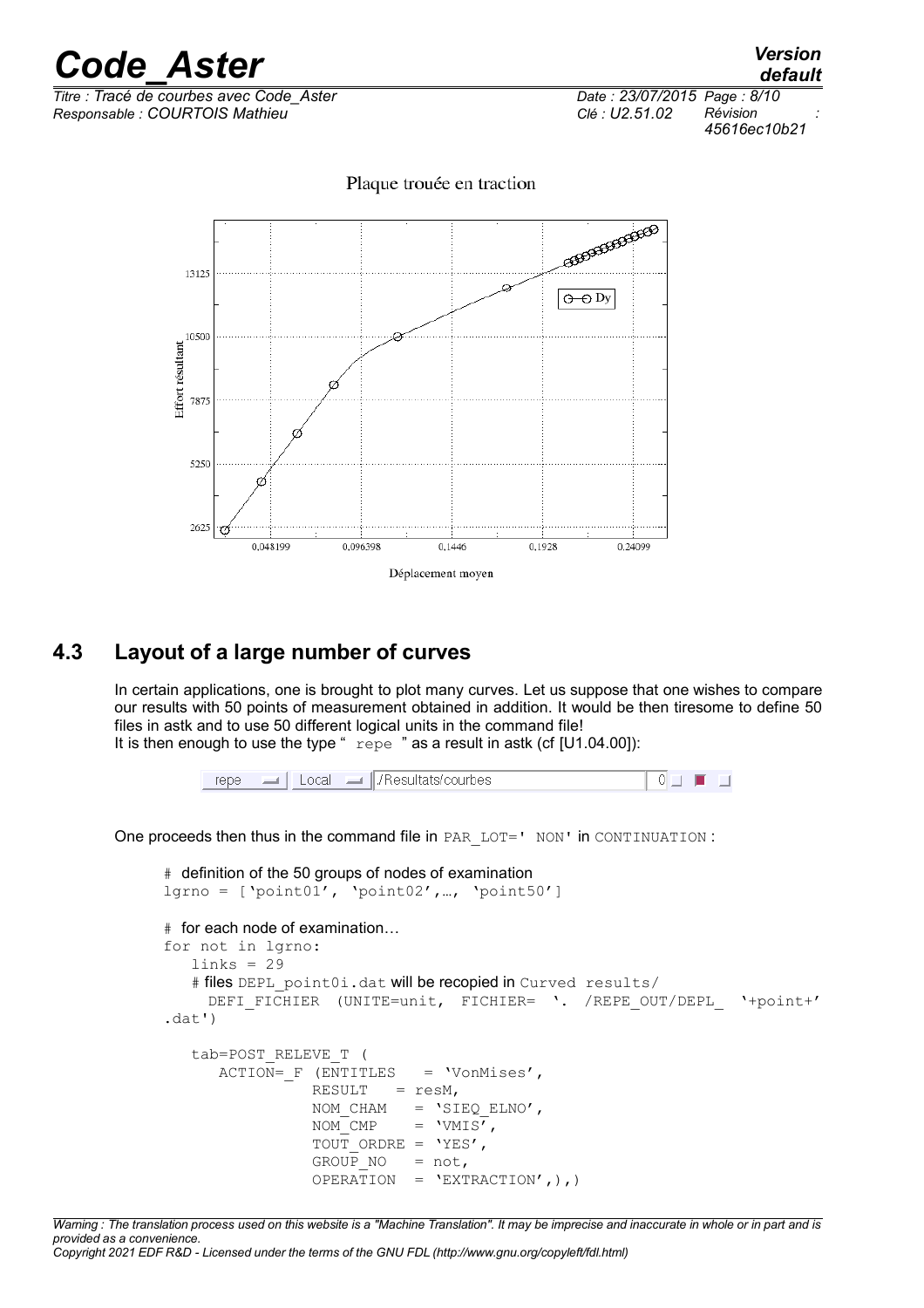*Titre : Tracé de courbes avec Code\_Aster Date : 23/07/2015 Page : 9/10 Responsable : COURTOIS Mathieu Clé : U2.51.02 Révision :*

*default 45616ec10b21*

```
 IMPR_TABLE (
  \overline{UNIT} = links,
   TABLE =,
   FORMAT = 'XMGRACE',NOM PARA = ('INST', 'VMIS'),)
```
 # one "releases" the unit to re-use it for the following curve DEFI\_FICHIER (UNITE=unit, ACTION= 'LIBERER')

## **5 Some useful tricks**

One proposes here some handling of the data of the recurring tables in Python when from one wants to go further in the generation of curves since *Code\_Aster*.

*To extract from the table resulting from POST\_RELEVE\_T the list of the nodes of postprocessing:*

When one post-draft a size on a group of nodes (with more than one node) for several moments, the nodes appear for each moment, it is thus necessary to extract the list from these nodes without repetition.

```
tabpy = tab.EXTR TABLE () Creation of the object Counts Python
tho = tabpy.NOEUD.values () One extracts the values from the column NODE
lno = list (set ([i.strip () for I in tn]))Powerful method to eliminate them
                                  doubled blooms using set
Ino.sort () Sorting by ascending order
```
#### *To build one or more keywords dynamically:*

This can in particular be useful to inform the keyword factor FILTER ofIMPR\_TABLE according to the context; one builds in this case a dictionary which is then provided in argument of the order.

```
This:
       IMPR_TABLE (
         U\overline{N}IT = Iinks.TABLE =,
          FORMAT = 'XMGRACE',FILTER = (F \t{NOM} PARA = ' NOEUD',VALE K = 'N4',),
                       _F (NOM_PARA=' NOEUD',
                        VALE K = \text{VN4}',),),
           NOM_PARA = ('INST', 'VMIS'),
      \lambdais equivalent to that:
      mfac = {'FILTER' : [('NOM PARA': 'NODE', 'VALE K': 'N4']}, {'NOM_PARA': 'ENTITLES', 'VALE_K': 'example'},],
                'NOM_PARA': ['INST', 'VMIS'],
                'UNIT' : links,<br>'FORMAT' : 'XMGR
                            : 'XMGRACE', }
       IMPR_TABLE (
          TABLE = ** mfac
       )
```
The interest being of course to be able to build the dictionary as one wishes it.